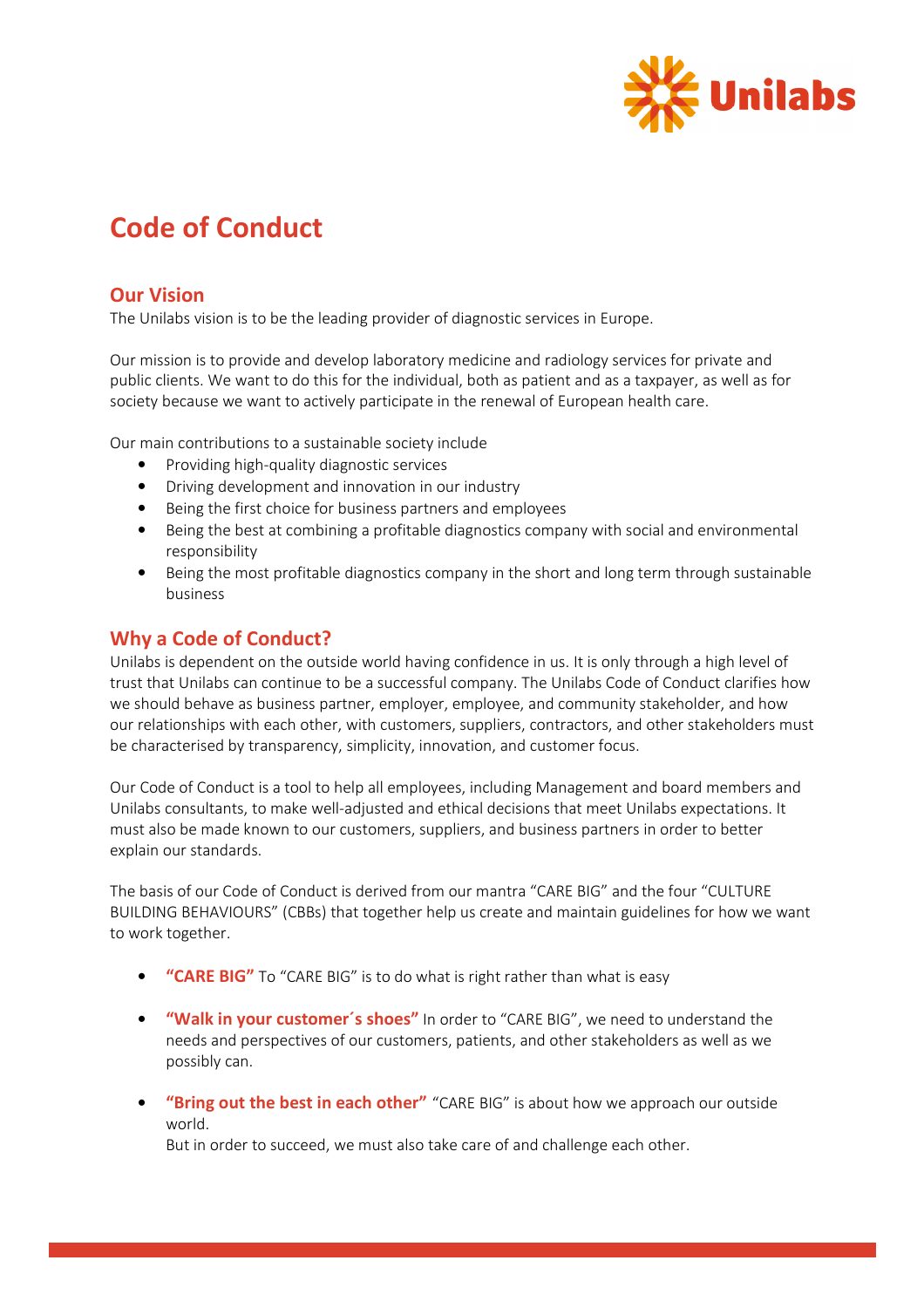

- "Try new stuff" In order to "CARE BIG", we must also dare to be innovative and try doing things in new ways.
- **"Make a Difference"** To "CARE BIG" is to really have the chance to make a difference.

#### To whom does the Code of Conduct apply?

The Code of Conduct applies to all employees and Unilabs AB partners. It is everyone's responsibility to set a good example. Anyone concluding agreements with customers, suppliers, contractors, and consultants must also ensure and monitor their compliance with the Code of Conduct.

The Code must always be reviewed in connection with employment, performance reviews, procurements, business monitoring, etc. When signing business and partnership agreements, the Code of Conduct must be attached to the agreement.

#### Guidance

Our Code of Conduct does not replace existing policy decisions, nor does it exclude the application of other conduct or ethical rules related to specific functions, operations, or professional groups.

It is not exhaustive, nor can it predict every situation or provide definite answers to all questions that may arise. Consequently, these guidelines are intended to make us all aware of ethical risk areas, provide guidelines in identifying and managing ethical issues, establish systems for reporting unethical conduct, and help promote Unilabs AB's values and business principles.

# Our joint responsibility within Unilabs AB

Unilabs shall conduct profitable business operations with good ethics. Unilabs AB shall set an example in sustainable business, which includes the environment, business ethics, anti-corruption, gender equality, diversity, working conditions, and human rights.

Unilabs shall provide a good workplace for everyone, regardless of gender, transgender identity or expression, ethnicity, religion or other belief, disability, sexual orientation, or age, and everyone shall have the same rights, opportunities, and obligations.

Unilabs fully supports its actions

- Global Compact, which includes ten principles on human rights, labour law issues, environmental protection, and anti-corruption, as well as
- the UN Universal Declaration of Human Rights
- ILO's eight fundamental conventions No. 29, 87, 98, 100, 105, 111, 138, and 182
- the UN Convention on the Rights of the Child, Article 32
- the occupational safety and work environment legislation applicable in the country of manufacture
- the labour law, including minimum wage legislation, and the social insurance protection applicable in the country of manufacture
- the environmental legislation applicable in the country of manufacture.
- the United Nations Convention against Corruption

#### Work environment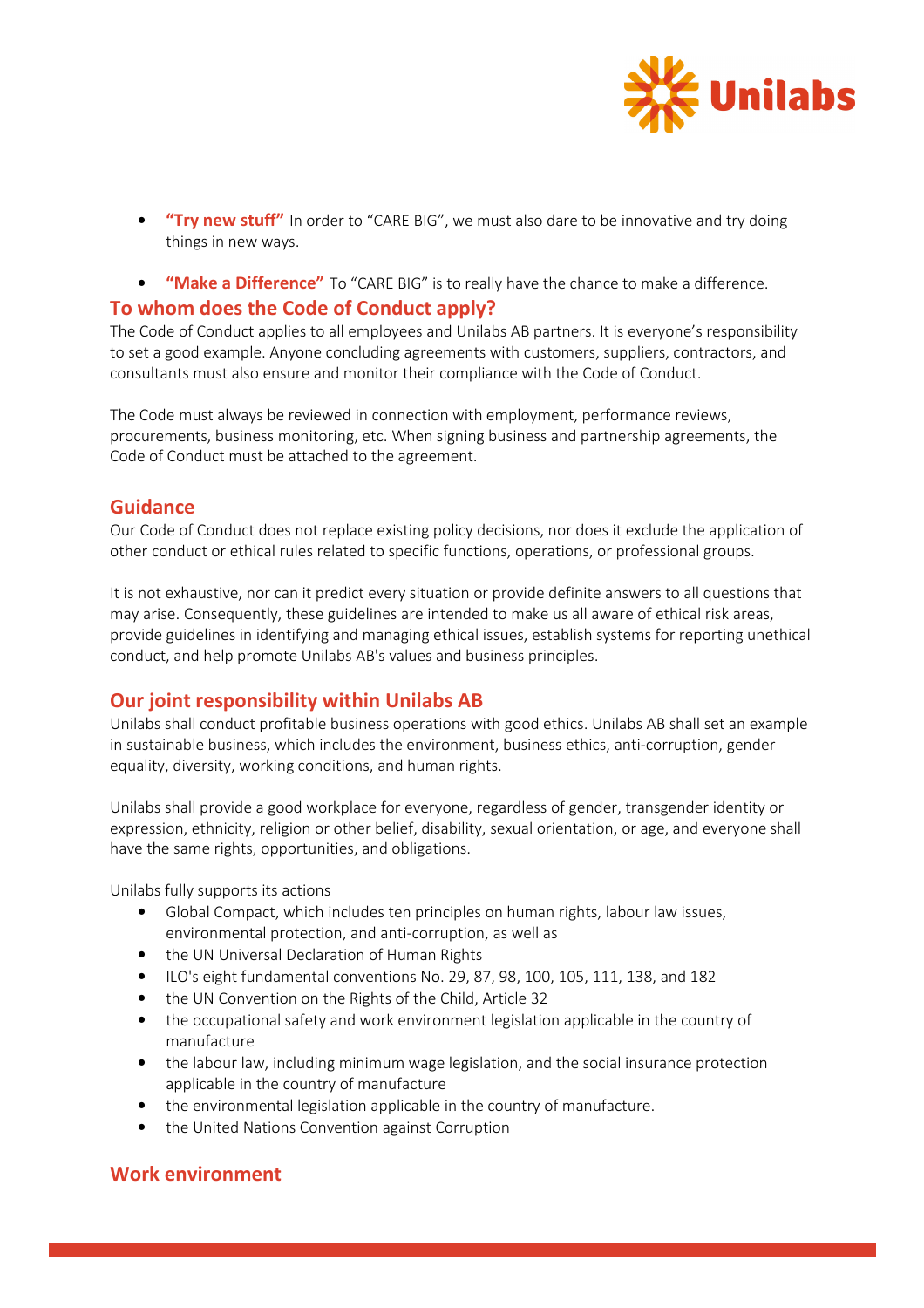

All employees have the right to a safe and stimulating work environment, characterised by respect and trust. All Unilabs employees contribute with their commitment, competence, and loyalty to the vision and objectives of Unilabs. Managers and employees are obligated to actively counteract any form of discrimination and other negative treatment.

#### **Ethics**

Unilabs only engages in business activities that comply with laws and agreements and that are consistent with our Code of Conduct. We do not engage in activities that we cannot openly stand for or account for, and we do not make business decisions based on personal interests or relationships. Bribery, hidden commissions, or other illegal activities or unethical benefits are not allowed.

Unilabs employees must not cooperate in any form or otherwise act in a manner that can be construed as restricting competition. We want to form trusting relationships with customers, suppliers, and contractors. We shall not engage suppliers or contractors if we know that they have breached their obligations to business partners or employees, have violated laws, rules or agreements, have abused bankruptcy institutions, or have unclear ownership.

# Supplier relations

Unilabs has committed to cooperate with suppliers in a transparent and reciprocal manner. We should thus choose our suppliers on the basis of a transparent, competitive tendering procedure based on objective criteria for assessing performance and service quality. We should also apply transparency in the tendering procedure and give refused tenderers sincere reasons for refusal. In addition, the confidential information of suppliers must be protected. Unilabs expects its suppliers to meet the highest possible environmental and ethical standards in their operations, particularly with regard to:

- Global Compact, which includes ten principles on human rights, labour law issues, environmental protection, and anti-corruption, as well as
- the UN Universal Declaration of Human Rights
- ILO's eight fundamental conventions No. 29, 87, 98, 100, 105, 111, 138, and 182
- the UN Convention on the Rights of the Child, Article 32
- the occupational safety and work environment legislation applicable in the country of manufacture
- the labour law, including minimum wage legislation, and the social insurance protection applicable in the country of manufacture
- the environmental legislation applicable in the country of manufacture.
- the United Nations Convention against Corruption

# Political activities, contributions, and sponsorship

As a serious member of the community, Unilabs adheres to strict political, religious, and philosophical neutrality. It is therefore Unilabs' policy not to make any financial contributions to political candidates, elected representatives, or political parties.

Unilabs respects the personal civic commitments of employees who participate in political or public activities. However, such commitments must not affect the business or image of Unilabs, nor the company's neutrality. Political contributions from the company are prohibited. Sponsorship of and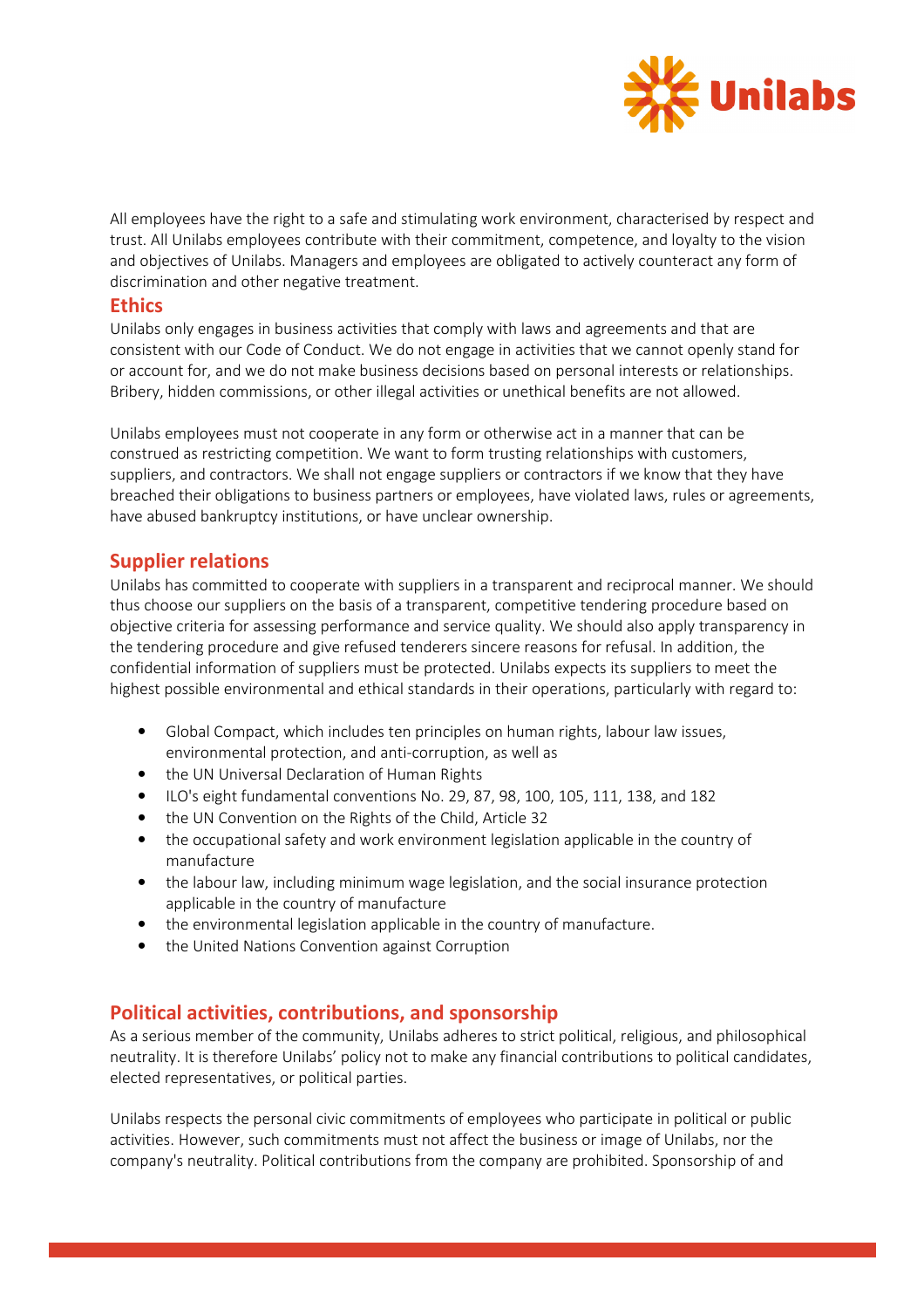

contributions to public or private organisations are allowed when they are in compliance with all applicable laws and regulations.

#### Environment

We respect the environment. Each of us is responsible for preventing or minimising the environmental impact of our business by reviewing our actions. For example, we can avoid unnecessary travel, save water and energy (lights, turn off computers, etc.), limit our use of printed material, and avoid generating waste. Such small gestures can make a collective difference in the long run. For such waste as is unavoidable, we must ensure that it is recycled or sorted in the best way possible and in accordance with national laws or with the guidelines applicable for your unit. Please see our Environmental Policy for more information.

# Compliance and monitoring

It is the responsibility of each unit within the group to apply these ethical rules considering the restrictions and special terms set by its operations and geographic location.

Our managers have a special responsibility for the application of the rules. They should create an atmosphere of trust and transparency that encourages employees to discuss even uncomfortable matters in a sincere way. They should act exemplary and quickly respond to any violations of the rules. Each individual employee must comply with and apply these ethical rules.

# Reporting violations

When faced with an ethical issue in connection with a decision, we want you to ask yourself the following questions:

- Is it legal?
- Does it comply with the Unilabs Code of Conduct?
- What consequences would my actions have for other stakeholders, and what would their reaction be?
- If I'm not sure, have I asked for help?
- If you are unsure of the best approach, you are encouraged to address the issue and openly discuss it. Usually, an issue is best addressed via your immediate supervisor. You can also consult your HR Manager. If you feel uncomfortable using the regular channels or with the answers you are given, the SpeakUp Line can, in exceptional cases, offer a supplemental process for submitting your query by phone or online.

# SpeakUp Line

In the event of a violation or suspicion of a violation of the Code of Conduct, a report must be submitted. The SpeakUp Line is reserved for serious irregularities and wrongdoings. The SpeakUp Line is an alternative to the regular reporting routes. The report goes to an external company and you can be anonymous. The SpeakUp Line is not intended for reporting minor wrongdoings or general dissatisfaction and complaints. Those with concerns about the business should first contact their immediate supervisor or the manager in charge of the operations where the irregularity is occurring. In case this is not appropriate, you may contact your HR Manager and Communications Director.